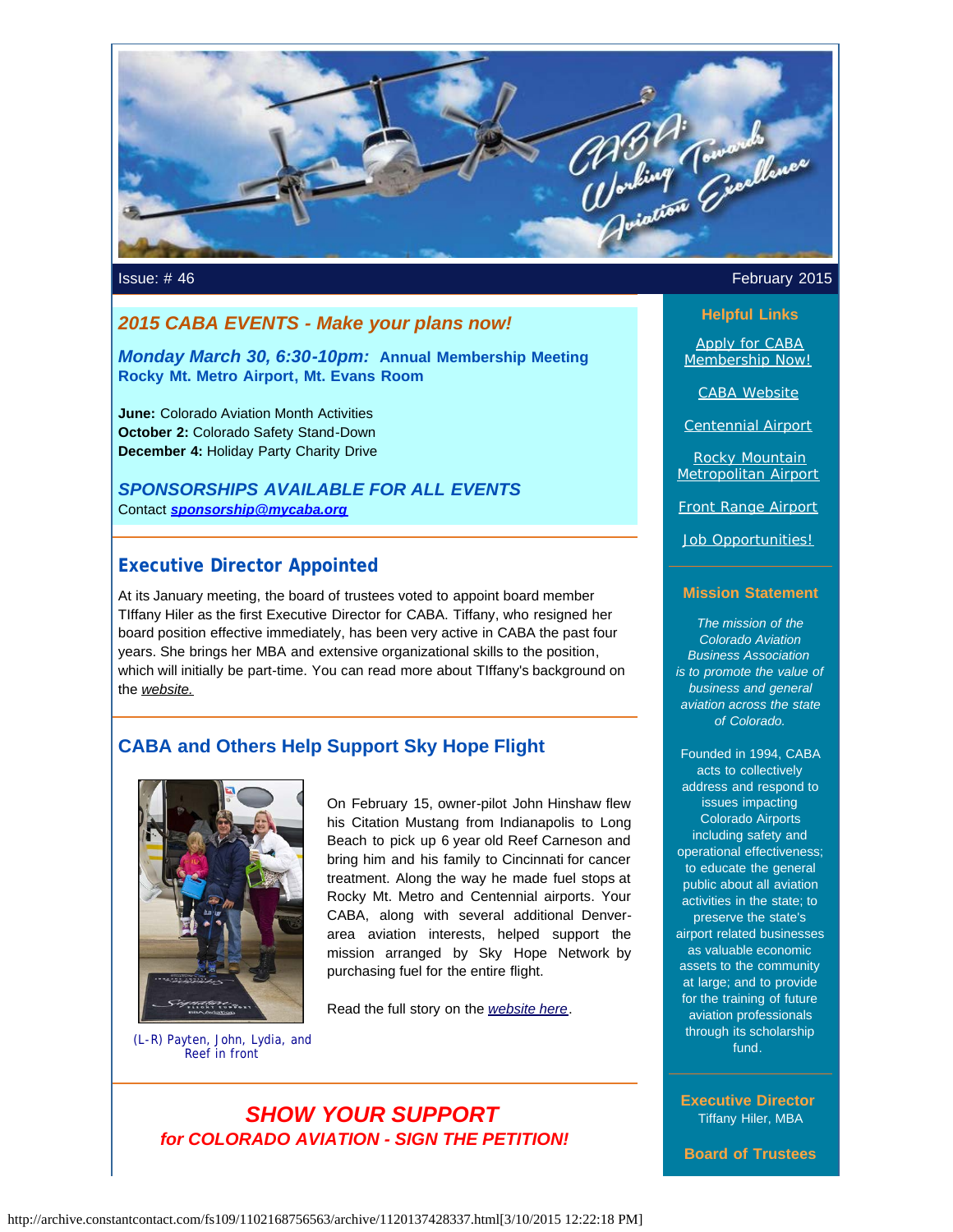

#### *Your help is still needed!*

The Support Colorado Aviation Project is a collaborative effort whose goal is to raise awareness to the impact of aviation across the State of Colorado and how aviation impacts a multitude of Colorado industries.

*[Visit SupportColoradoAviation.com for more info and to sign the petition](http://www.supportcoloradoaviation.com/?utm_source=Newsletter+February+2015&utm_campaign=February+2015+Newsletter&utm_medium=email)*[.](http://www.supportcoloradoaviation.com/?utm_source=Newsletter+February+2015&utm_campaign=February+2015+Newsletter&utm_medium=email)

# *UPCOMING MEMBER EVENTS*

## *Happy Hour*

**Wednesday March 4, 4 - 6pm**  Maggie Smith's Irish Pub & Restaurant 6631 S Peoria St, Englewood, CO 80112 *Sponsored by Colorado Business Bank*

## *Virtual Safety Stand-Down*

**Saturday March 21, 9:30am** Ramada Hotel Denver South 7770 S Peoria St, Englewood, CO 80112 *Hosted by Independence Aviation*

#### *All Event Details are on the website at [mycaba.org/events](http://mycaba.org/events?utm_source=Newsletter+February+2015&utm_campaign=February+2015+Newsletter&utm_medium=email)*

*Tell us about YOUR EVENT at [info@mycaba.org](mailto:info@mycaba.org)*

# *VOLUNTEERS WANTED*

Serving on a committee is a great way to network with fellow aviation professionals in all areas. All of our volunteers are people just like yourself who put a little extra effort into doing the things that make CABA a better organization. Join the CABA action team and you *WILL* have a positive impact on the aviation community in Colorado.

Standing Committees are: Legislative, Educational Outreach, Membership, Regional Groups, Industry Groups, and Marketing/Communications. *They ALL welcome more participation!*



#### *Or contact: [info@mycaba.org](mailto:info@mycaba.org)*

# *ATTENTION ALL MEMBERS: Got News or an Event?*

## **We'll post it on the website and mention it here!**

Share your press releases, event announcements, or other news with your colleagues around the state.

Do you want to be the next featured member or company?

MacKenzie Kelly (Chairwoman)

Mike Straka (Vice Chair) Chris Leach (Secretary) Carolyn LaPerriere (Treasurer)

Scott Dulaney (Membership Director)

> Barry Stidham (Past Chair)

Tiffany Hiler Kenn Kline Gene Langfeldt Ty Little Malachi O'Neill Iver Retrum Kandi Spangler Chris Swathwood

# **MAKE DONATION**

# *Follow CABA on Social Media!*



*Follow us to keep current on events, news, and more!*